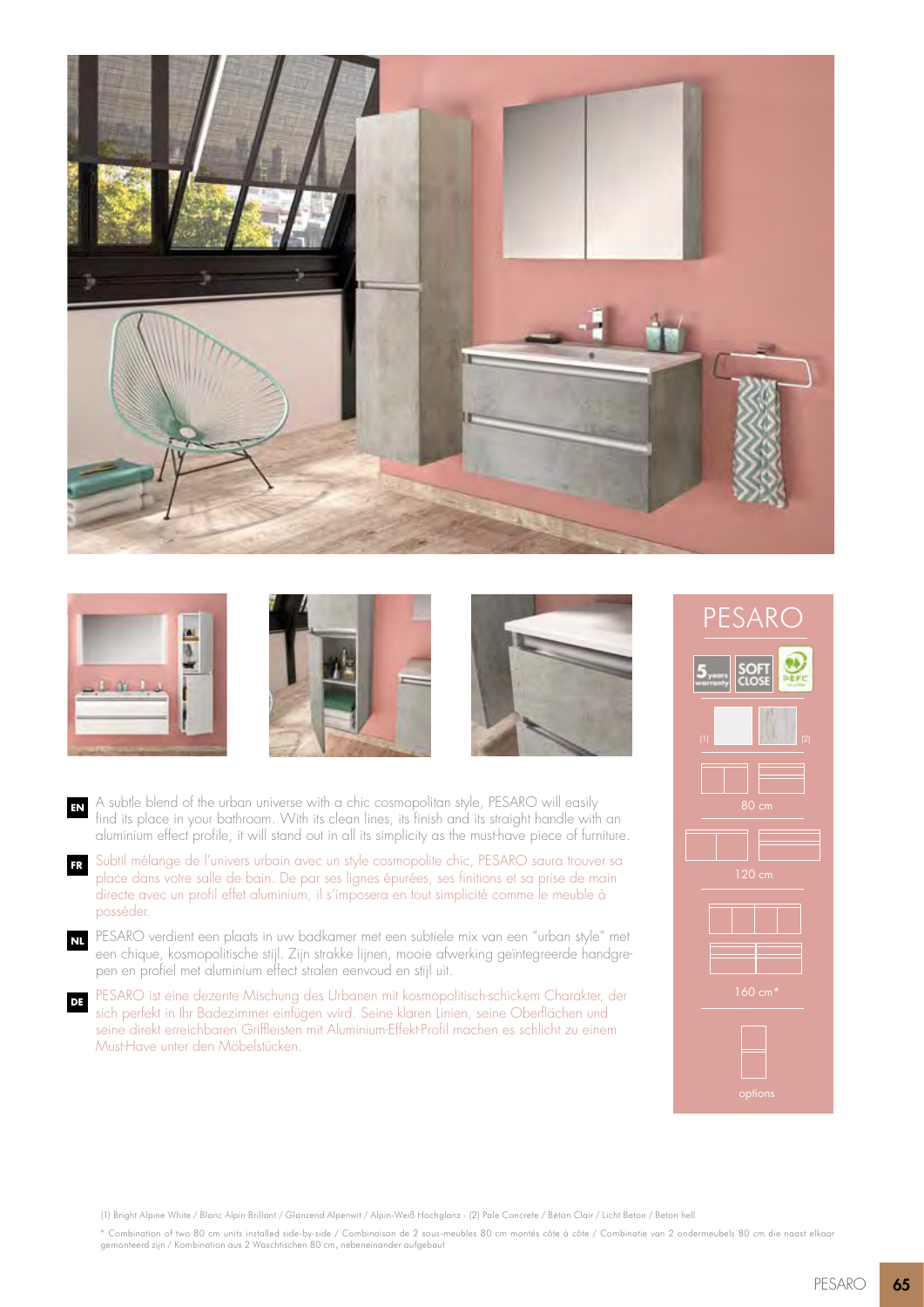



#### **80 x 47,2 x 46 cm**

Vanity unit 80 cm doors - Wall cabinet delivered assembled - 2 doors - Soft close - 1 removable and non-repositionable wooden shelf - Extra flat siphon connection required

Meuble sous-plan 80 cm portes - Meuble à suspendre livré monté - 2 portes - Fermeture progressive - 1 étagère en bois amovible non repositionnable - Raccord siphon extra plat obligatoire

Wastafelonderbouw 80 cm deuren - Meubel om op te hangen gemonteerd geleverd - 2 deuren - Soft Close - 1 houten uitneembare legplank. Niet verplaatsbaar - Extra platte sifonverbinding vereist

Waschbeckenunterschrank 80 cm Türen Montiert geliefertes Hängemöbelstück - 2 Türen - schrittweise Schließung - 1 nicht verschiebbares abnehmbares Holzregal benötigt Anschluss an extra flachen Siphon

236142 236143



# **80 x 47,2 x 46 cm**

PESARO

Vanity unit 80 cm drawers - Wall cabinet delivered assembled - 2 double-sided metal drawers - Soft close - Single space for siphon installation - Extra flat siphon connection required

Meuble sous-plan 80 cm tiroirs - Meuble à suspendre livré monté - 2 tiroirs double paroi métal - Fermeture progressive - Simple passage siphon - Raccord siphon extra plat obligatoire

Wastafelonderbouw 80 cm lades - Meubel om op te hangen gemonteerd geleverd - 2 lades Dubbele metalen wand - Soft Close - Enkele sifon-uitsparing.

Waschbeckenunterschrank 80 cm doppelwandige - Montiert geliefertes Hängemöbelstück - 2 doppelwandige Metallschubladen - schrittweise Schließung - einfacher Siphonkanal - benötigt Anschluss an extra flachen Siphon





# **80 x 65 x 18 cm**

PESARO

Bathroom cabinet 80 cm - 2-door cupboard mirror - Soft close - 2 removable and non-repositionable glass shelves - Socket - Switch - Class 2 IP44 - Inst. Outside the zone

Armoire de toilette 80 cm - Armoire 2 portes miroir - Fermeture progressive - 2 étagères en verre amovibles non repositionnables - Prise - Interrupteur - Classe 2 IP44 - Inst. Vol hors volume

Toiletkast 80 cm - Toiletkast 2 deuren spiegel - Soft Close - Stopcontact - Schakelaar - Klasse 2 IP44 - Installatie buiten volume

WC-Schrank 80 cm - Schrank mit 2 Spiegeltüren - schrittweise Schließung 2 nicht verschiebbare abnehmbare Regale aus Glas - Steckdose - Schalter

Bathroom cabinet 120 cm - 3-door cupboard mirror - Triptych - Soft close - 6 removable and non-repositionable glass shelves - Socket - Switch - Class

Armoire de toilette 120 cm - Armoire 3 portes miroir - Triptyque - Fermeture progressive - 6 étagères en verre amovibles non repositionnables - Prise -

Toiletkast 120 cm - Toiletkast 3 deuren spiegel - drieluik - Soft Close - Stopcontact - Schakelaar - Klasse 2 IP44 - Installatie buiten volume

WC-Schrank 120 cm - Schrank mit 3 Spiegeltüren - Triptychon - schrittweise Schließung - 6 nicht verschiebbare abnehmbare Glasregale - Steckdose -

- Klasse 2 IP44 - Inst. außerhalb des Volumens

**120 x 65 x 18 cm**

2 IP44 - Inst. Outside the zone

Interrupteur - Classe 2 IP44 - Inst. Vol hors volume

Schalter - Klasse 2 IP44 - Inst. außerhalb des Volumens

PESARO

UTE: 234429 / VDE: 234430 UTE: 236152 / VDE: 236154

120



### PESARO

### **120 x 47,2 x 46 cm**

Vanity unit 120 cm doors - Wall cabinet delivered assembled - 2 doors - Soft close - 1 removable and non-repositionable wooden shelf - Extra flat siphon connection required

Meuble sous-plan 120 cm portes - Meuble à suspendre livré monté - 2 portes - Fermeture progressive - 1 étagère en bois amovible non repositionnable - Raccord siphon extra plat obligatoire

Wastafelonderbouw 120 cm deuren - Meubel om op te hangen gemonteerd geleverd - 2 deuren - Soft Close - 1 houten uitneembare legplank. Niet verplaatsbaar - Extra platte sifonverbinding vereist

Waschbeckenunterschrank 120 cm Türen - Montiert geliefertes Hängemöbelstück - 2 Türen - schrittweise Schließung - 1 nicht verschiebbares abnehmbares Holzregal benötigt Anschluss an extra flachen Siphon

236146 236147



### **120 x 47,2 x 46 cm**

Vanity unit 120 cm drawers - Wall cabinet delivered assembled - 2 double-sided metal drawers - Soft close - Double space for siphon installation - Extra flat siphon connection required

Meuble sous-plan 120 cm tiroirs - Meuble à suspendre livré monté - 2 tiroirs double paroi métal - Fermeture progressive Double passage siphon - Raccord siphon extra plat obligatoire

Wastafelonderbouw 120 cm lades - Meubel om op te hangen gemonteerd geleverd - 2 lades Dubbele metalen wand - Soft Close - Dubbele sifon-uitsparing.

Waschbeckenunterschrank 120 cm doppelwandige - Montiert geliefertes Hängemöbelstück - 2 doppelwandige Metallschubladen - schrittweise Schließung - doppelter Siphonkanal - benötigt Anschluss an extra flachen Siphon

236148 236149